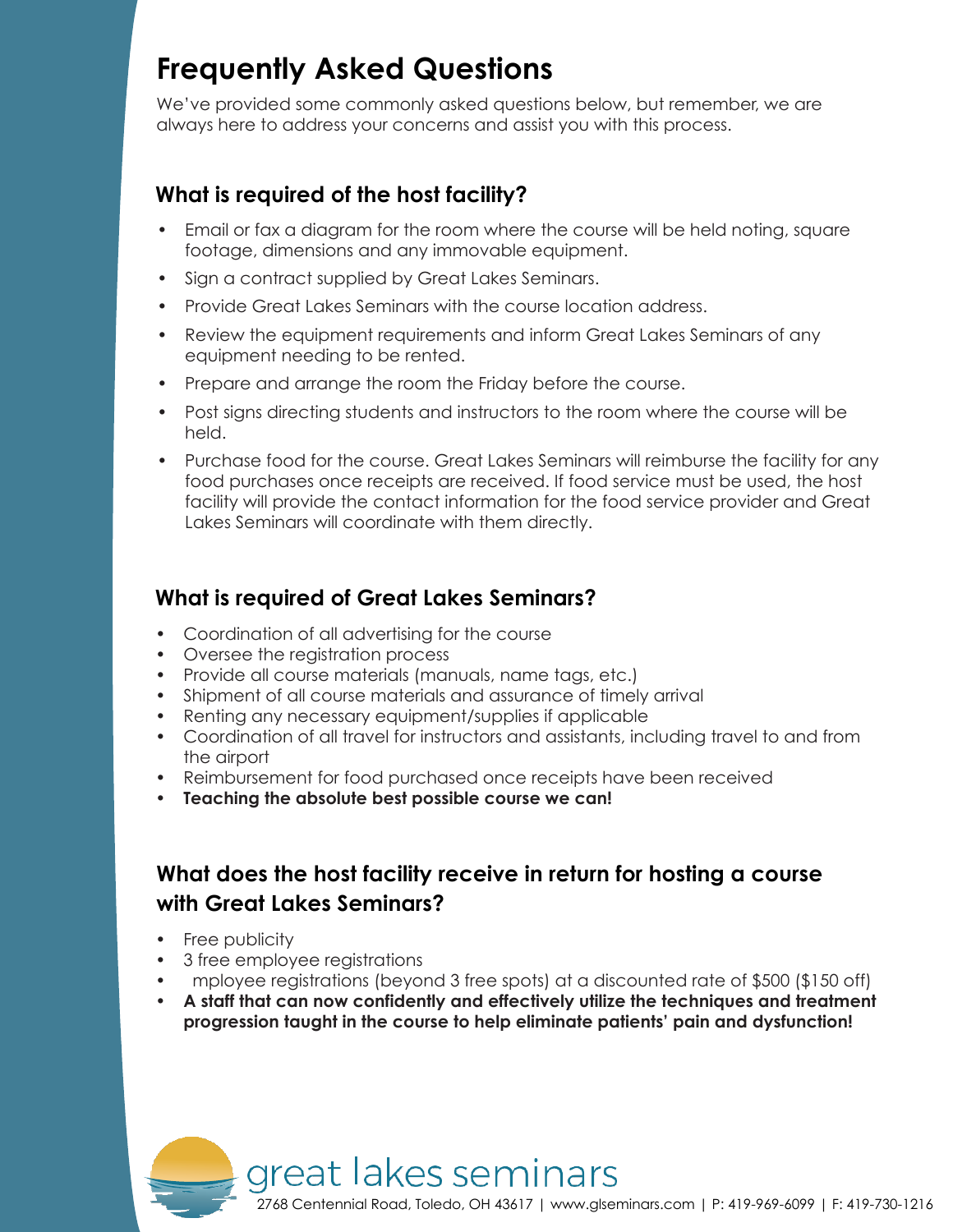# **Space & Equipment Requirements**

### **Space Requirements**

- Space for classroom-style seating (3 chairs per table) for up to 42 people
- Lab space for up to 14 treatment tables
- Typical space requirements: 1,100 square feet (a gym area is common)
- One room may be used for both lecture and lab.

### **Equipment Requirements**

- Treatment tables\*, like plinths or high/low tables. If you do not have enough treatment tables, GLS may be able to send our own massage tables.
- One 8 x 8 foot screen or a white wall to project on (Instructor will bring their own projector and laptop)
- A table to raise the projector up above a seated person's head
- Extension cords or a power-strip with a long cord

\*The Advanced Spinal Mobilization and Manipulation course requires high/low tables or massage tables to perform proper techniques.

## **Course Logistics**

Additional breaks beyond lunch are agreed upon by the instructor and registrants at the course.

|          | Meet Instructor | <b>Breakfast Set-Up</b> | Open    | Start   | Lunch    | End     |
|----------|-----------------|-------------------------|---------|---------|----------|---------|
| Saturday | $6:30$ AM       | 7:00 AM                 | 7:30 AM | 8:00 AM | 12:00 PM | 5:30 PM |
| Sundav   | 7:00 AM         | 7:00 AM                 | 7:30 AM | 8:00 AM | 12:00 PM | 5:00 PM |

### **Food Service**

- We ask the host facility to provide drinks, breakfast foods and snacks each day (no lunch or dinner food required). Typically, hosts choose to provide water, coffee, muffins, granola bars, fruit, individually packaged pretzels or chips, etc.
- Please set up area for food and drinks in the classroom.

### **Course Supplies**

- Supplies (manuals, name tags, etc.) will arrive a few days before the course via UPS. We will schedule a pick up for their return on the Monday after the course.
- Please do NOT open boxes of course supplies once received; the instructor will take care of them the morning of the course. The one exception is the Functional Strengh course, which you'll need to open the large trunk and inflate the exercise balls the day before the course.

### **Housekeeping**

- Doors to the building and the room should be open with signs directing participants and instructors to the course.
- If you have one, your main information desk should be aware of the course.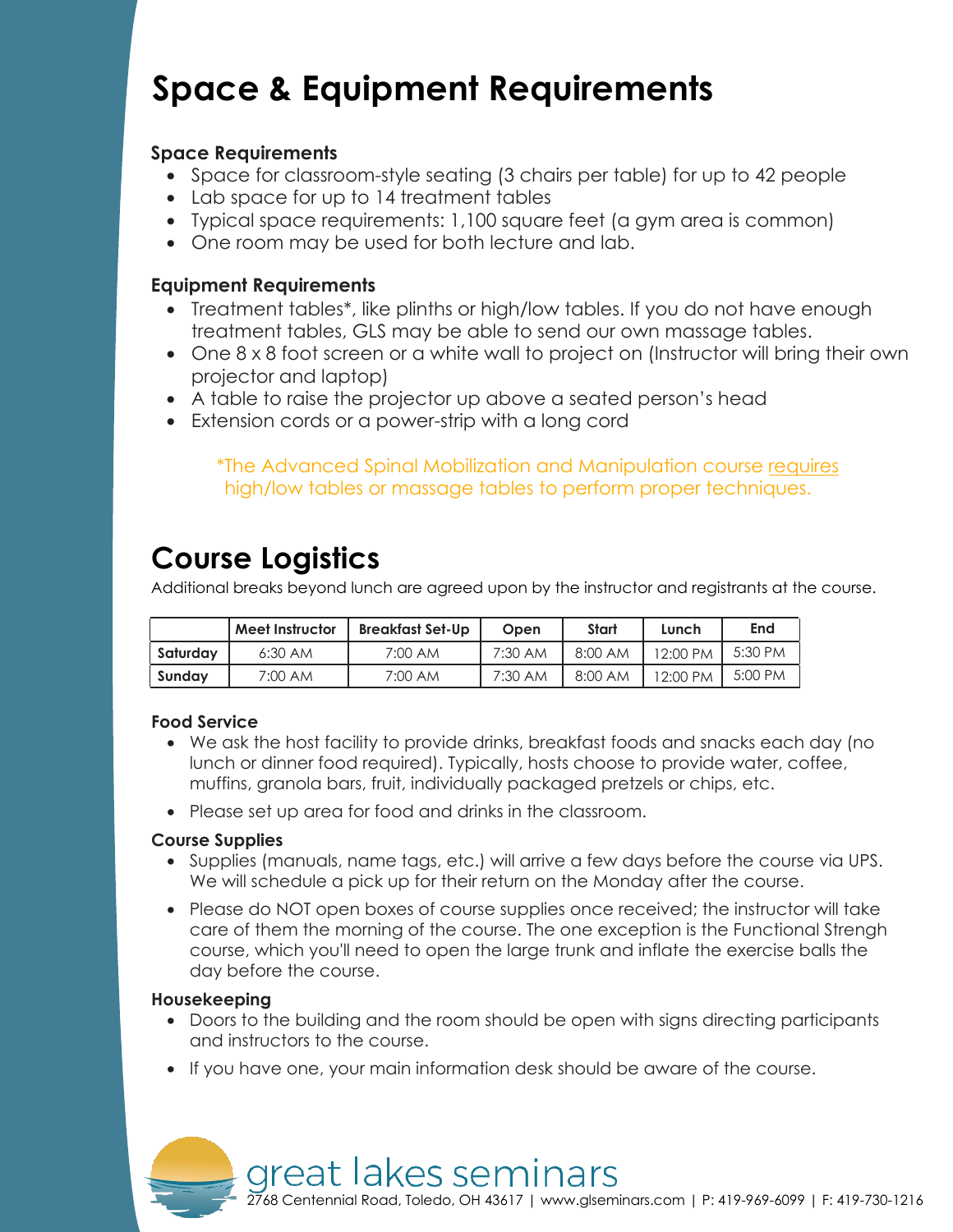## **Breakfast and Snack Food for the Course**

These suggestions are additional guidelines to assist in the purchase and planning of food and refreshments at breaks. Please feel free to be creative in planning and to utilize locally available foods.

The budget for food is **\$8.00 per person, per day**. **Lunch is not provided.** Feel free to email Renee Allen (renee@glseminars.com) with questions.

Receipts should be submitted after the course directly to heather glseminars.com for reimbursement. Please include who the e-check should be made out to along with what email address we will send it to.

#### **Saturday Morning**

- Fresh muffins, doughnuts (approximately 1 per person )
- Fresh fruit (apples, bananas, oranges; approximately 5 per 15 people)
- Small bottles of juice (approximately 1 per person)
- Coffee (no instant coffee), tea, herbal tea, cream and sugar (1 pot per 20 registrants)
- Water (approximately 1 bottle per person)

Please have this setup by 7:15 and kept up and refreshed until 11:00, when it can be taken down.

#### **Sunday Morning**

- Fresh bagels and cream cheese (approximately 1 per person)
- Yogurt
- Fresh fruit (apples, bananas, oranges; approximately 5 per 15 people)
- Small bottles of juice (approximately 1 per person)
- Coffee (no instant coffee), tea, herbal tea, cream and sugar (1 pot per 20 registrants)
- Water (approximately 1 bottle per person)

Please have this setup by 7:15 and refreshed until 11:00, when it can be taken down.

### **Snack for Both Days**

- Cookies (approximately 3 per 2 people)
- Granola bars
- Individual packages of pretzels, chips or popcorn
- Soda (an assortment of regular, diet and caffeine free)

Please have this setup by 2:00 and refreshed until 4:00, when it can be taken down.

### **Paper Supplies:**

- Napkins
- Hot/cold cups (20-30 per day)
- Plastic ware (at least one for each registrant)
- Small paper plates (triple the number of registrants

### **Serving Supplies**

- Knives for slicing
- Platters, baskets and bowls

great lakes seminars 2768 Centennial Road, Toledo, OH [43617 | www.glseminars.com](http://www.glseminars.com/) | P: 419-969-6099 | F: 419-730-1216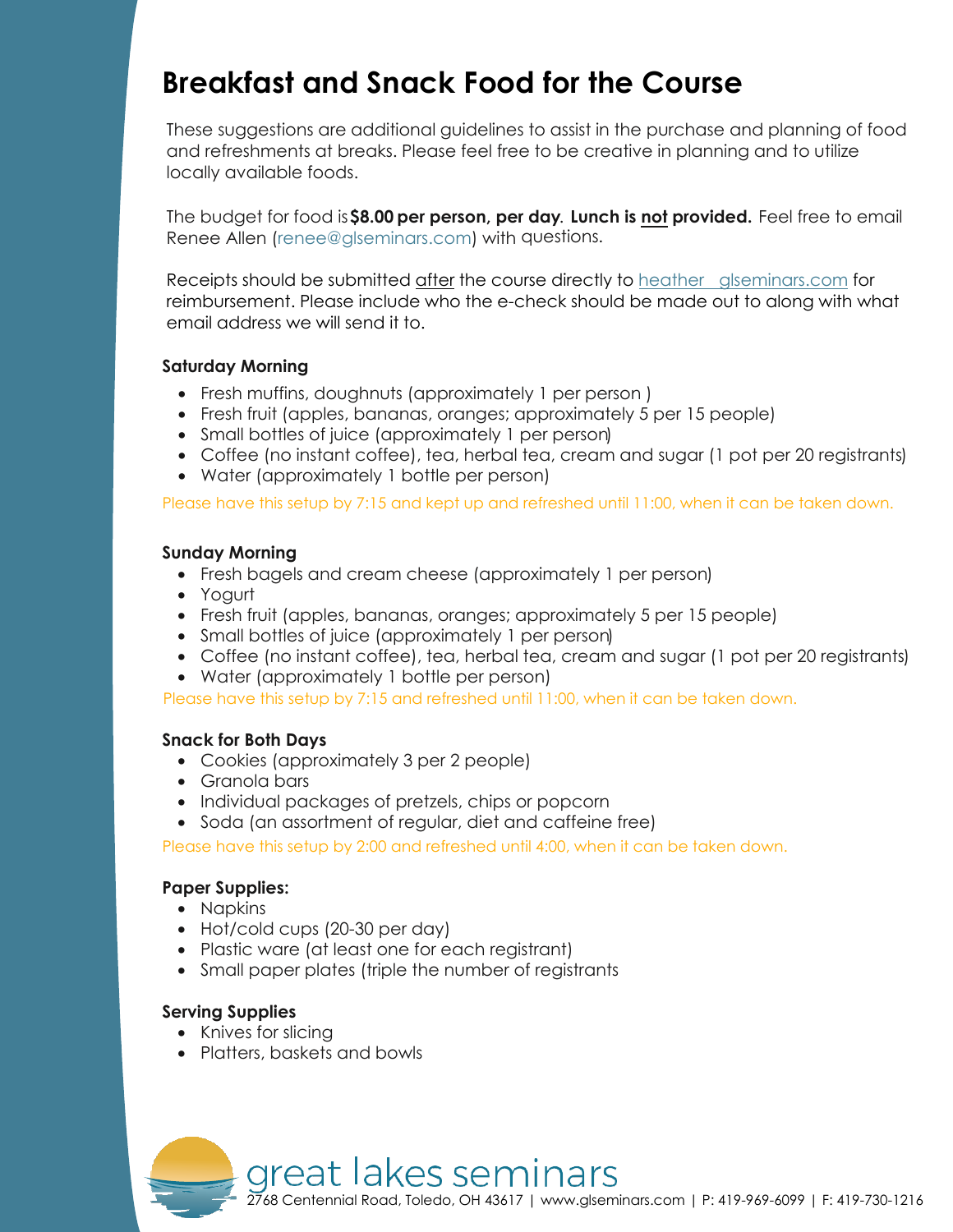# **Hosting Timeline**

Below you'll find a detailed timeline of the hosting process. This timeline commences as soon as the course has been booked.

| <b>Time</b>                    | <b>Responsibility</b>                                                                                                                                                                                                                                                                                                    |
|--------------------------------|--------------------------------------------------------------------------------------------------------------------------------------------------------------------------------------------------------------------------------------------------------------------------------------------------------------------------|
| Upon booking confirmation      | Sign and return the contract, facility questionnaire,<br>room diagram, and inform Great Lakes Seminars of<br>the exact address of the course location.                                                                                                                                                                   |
| 3 - 4 months before the course | GLS advertises course via email and mail.<br>Registrations typically start to come in.                                                                                                                                                                                                                                   |
| 8 weeks before the course      | GLS will review the information on file and begin to<br>coordinate the course specifics with you.                                                                                                                                                                                                                        |
| 1 month before the course      | You provide the names and work email addresses<br>of the 3 free employees scheduled to attend the<br>course.                                                                                                                                                                                                             |
| 2 weeks before the course      | GLS reviews the venue details with the host.                                                                                                                                                                                                                                                                             |
| 1.5 weeks before the course    | GLS ships course supplies. The supplies typically<br>arrive 2-4 days before the course.<br>We ask that you confirm their arrival.                                                                                                                                                                                        |
| 3 days before the course       | GLS sends the finalized venue details to the host,<br>instructor, and registrants. If rentals are necessary,<br>those numbers are finalized by GLS. The instructor<br>may reach out to the host to coordinate coming by<br>Friday evening for final course preparation<br>opposed to the early Saturday morning arrival. |
| 1 day before the course        | General preparation and arrangement of the room<br>where the seminar is to be held. Host facility<br>purchases food. Functional Strength courses require<br>the exercise balls to be inflated prior to Saturday<br>morning.                                                                                              |